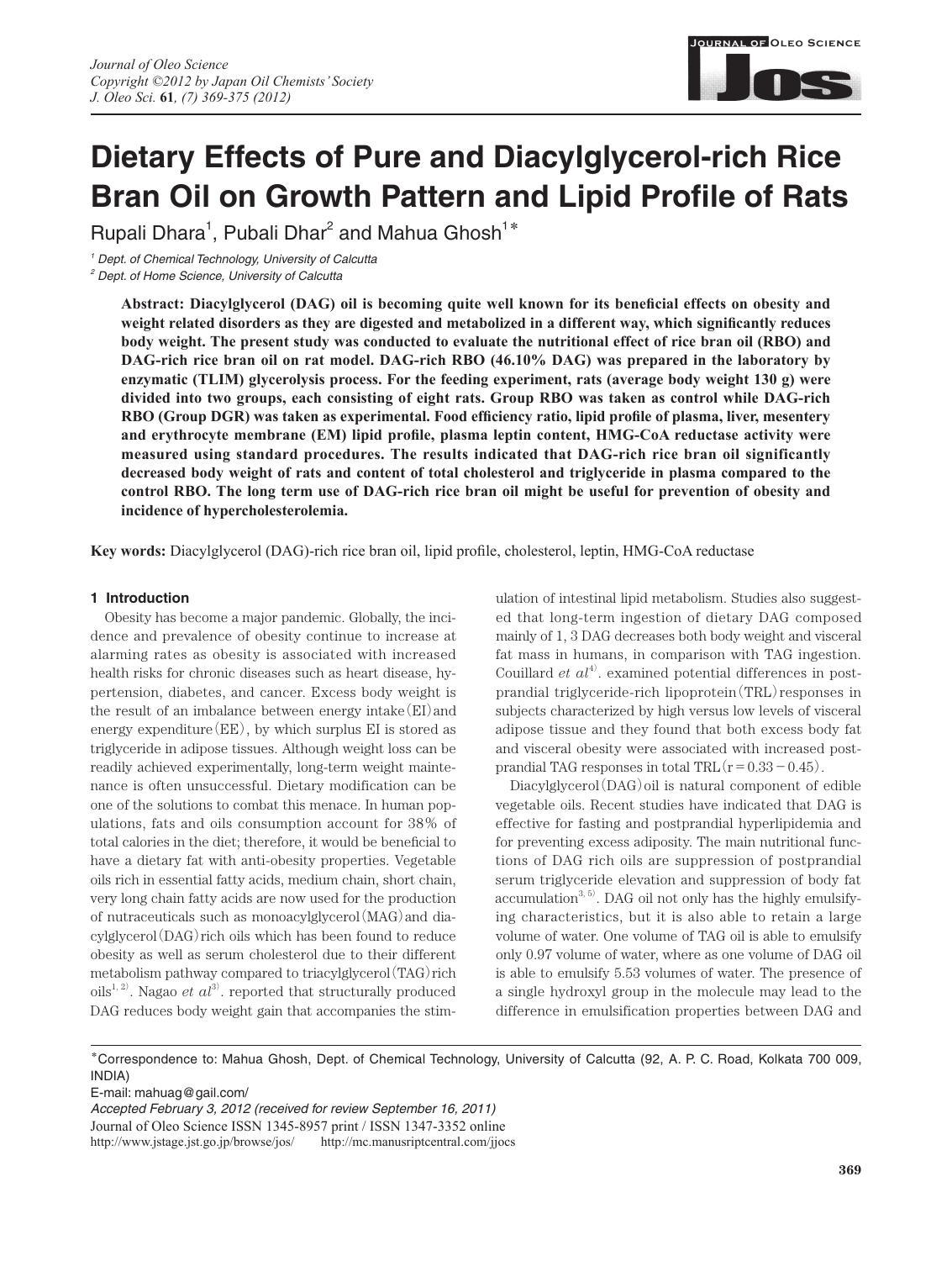$TAG<sup>6, 7</sup>$ . Results from studies in animals and humans demonstrate that DAG oil has metabolic characteristics distinct from those of TAG oil, although the two have a similar fatty acid composition, and that this characteristic can be beneficial in preventing and managing the accumulation of visceral fat and the postprandial elevations of triacylglycerol in serum and chylomicron<sup>8</sup>. Kamphuis et al<sup>9</sup> also reported that consumption of DAG oil instead of TAG oil increased fat oxidation in healthy humans. This study also indicated that a single ingestion of DAG oil not only increases fat oxidation, it might be more easily oxidized than TAG oil and thus an anti-obese effect results. Several studies with humans had also demonstrated that DAG ingestion reduced postprandial hypertriglyceridemia compared with TAG ingestion $10$ <sup>10)</sup>.

Rice bran(*Oryza sativa*)oil(RBO)is currently popular edible oil used in several countries especially in Asian countries. RBO contains about 4% of unsaponifiable fraction in which 1.8-2% is phytosterol and 1.0-2.0% is oryzanol. Among the phytosterols, RBO has a greater content of tocopherols and tocotrienols which provide oxidative stability to the oil. RBO is recommended for the treatment of hyperlipoproteinemias in humans because plasma total cholesterol(TC), low-density lipoprotein cholesterol(LDL-C), and triglyceride(TG)concentrations decrease when this oil is added to the diet<sup>11-15</sup>. It is a MUFA rich (oleic 45%)oil with appreciable amount of linoleic acid(32%). The health benefits of RBO are now well established.

Our previous study established that DAG rich mustard oil reduces TC, TG, non-high density lipoprotein(non-HDL)cholesterol and raises HDL cholesterol even when cholesterol had been supplemented in the diet DAG rich mustard oil fed rats also showed significant decrease in plasma leptin content indicating that they are less obese than the control (normal mustard oil)<sup>16)</sup>. The present study was designed to compare the anti-obesity and hypocholesterolomic effect of DAG rich RBO compared to normal RBO on rat model. This investigation included growth response, food efficiency ratio(FER), lipid profile of plasma such as TC, HDL-cholesterol, non-HDL cholesterol, TG, phospholipid, plasma leptin content, lipid spectrum(total lipid content, total cholesterol, triacylglycerol, phospholipid) of liver, mesentery and erythrocyte membrane  $(EM)$ , HMG-CoA reductase activity in liver.

## **2 Materials and Methods**

## 2.1 Materials

Refined RBO was obtained from M/s Sethia Oil Mills Ltd, Burdwan, West Bengal, India. Enzyme TLIM(*Thermomyces lanuginose*)was a gift of M/s Novozymes India Ltd., Bangalore, India. It is an immobilized position specific lipase. Glycerol and all other reagents used were of AR grade and procured from Merck India Ltd. Mumbai, India.

# 2.2 Glycerolysis reaction

Refined rice bran oil and glycerol were taken in a molar ratio of 1: 2 and 10%(w/w, on the basis of total substrate weight)enzyme TLIM was added and the reaction was carried out at constant temperature of 60℃ with constant stirring of 200 rpm with a magnetic stirrer for 5 hr under vacuum. Samples were withdrawn intermittently from the reaction mixture and analyzed for amount of DAG produced. The final product was filtered to separate the enzyme and washed with water to remove excess glycerol, vacuum dried, and stored at  $-20^{\circ}$  for feeding experiment.

# 2.3 Estimation of DAG and MAG content in dietary oils

HPTLC analysis was done to estimate MAG and DAG(%  $w/w$ ) present in the dietary oils<sup>17</sup>. The extracted lipids were separated by TLC using a Silica gel 60-precoated high-performance TLC(HPTLC)plate(Merck, Germany) and hexane/diethyl ether/acetic acid  $(80:20:1,$  by vol) as the development solvent. For quantification of DAG, HPTLC plates were sprayed with 40% sulfuric acid, immediately heated to 180℃ to visualize the lipids, and used for densitometry. The integrated optical density(IOD)of the lipids was measured using a WINCATS-3 software program, CA-MAG-HPTLC Scanner 3″(Scanner 3\_ 130214" S/N 130214). Standards for *sn*-1,2-DAG(99% pure, Siga)and 1,3-DAG(98% pure, Sigma Aldrich)and 1 and 2-MAG(prepared in the laboratory)were applied to the plate, and the calibration curves were constructed by plotting the IOD vs the amount of lipid loaded. The standard curve was linear and the value of the IOD of the lipid was interpolated on the corresponding calibration curve.

# 2.4 Gas Liquid Chromatography(GLC)

Gas-liquid chromatography technique was employed for the determination of fatty acid composition of different dietary oils after converting them into methyl esters by Litchfield's method $^{18)}$ .

# 2.5 Feeding experiment

The animal experiments were performed with the approval of the Ethics Committee for experimental animals of the Department of Chemical Technology(University of Calcutta). The animal experiment was designed on the basis of earlier reports published from this laboratory. Male albino rats (average body weight-170 g) of Charles Foster strain(selected for the authenticity of the strain) were chosen as animal system for feeding experiment. Rats were housed individually in stainless steel cages  $(27 \times 21 \times 14$ cm<sup>3</sup>) with mesh floors in a room maintained under constant temperature( $25-30\degree$ ) and a 12 hr light/12 hr dark cycle (appropriate light and dark cycle is responsible to maintain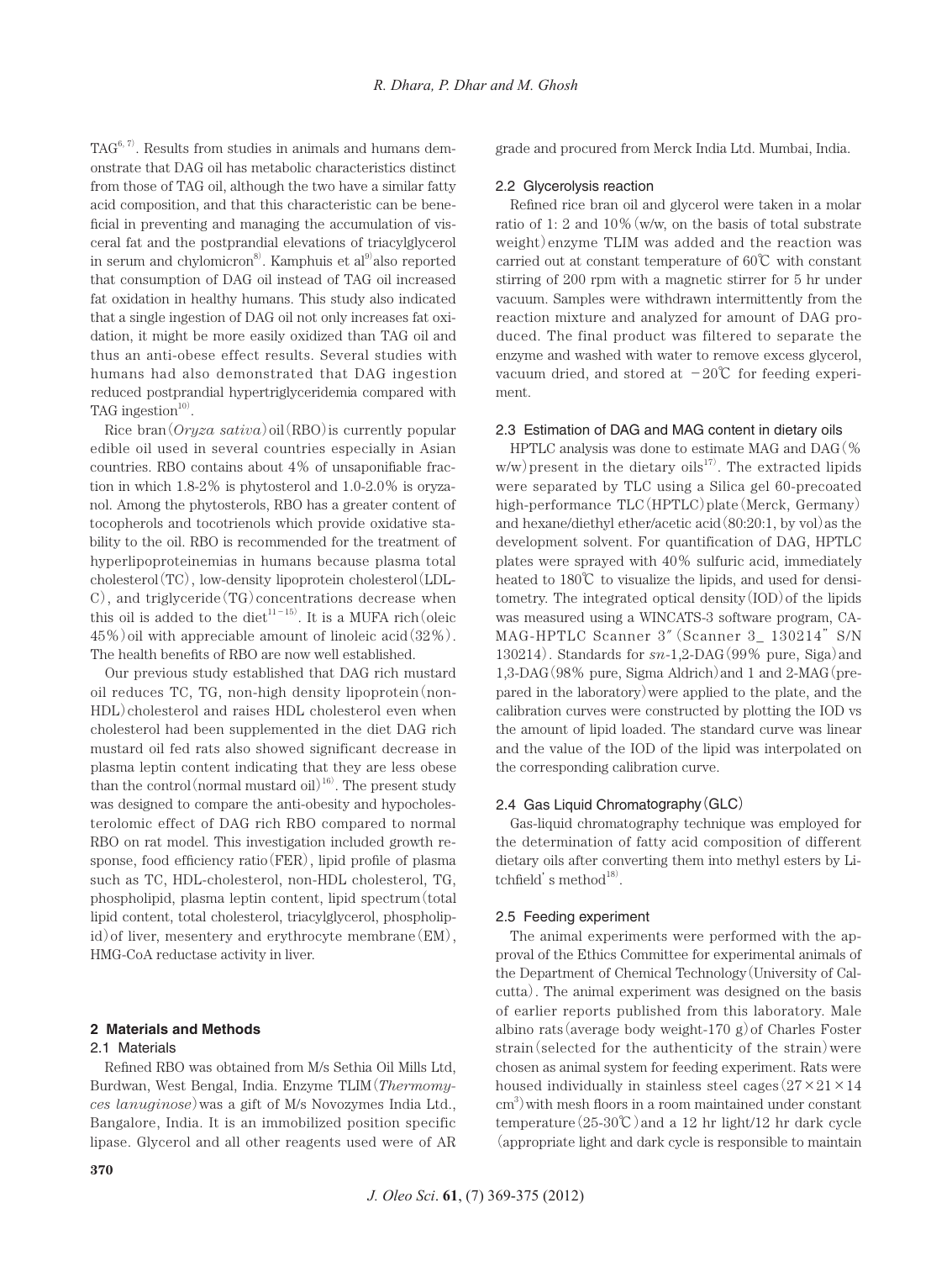the biological rhythm which maintains hormonal cycles that in turn controls the lipid metabolism). Following a 7 days adaptation during which the animals were maintained on a standard diet and water *ad libitum*. Each group of rats received different experimental oil while the other dietary components were same. The rats were fed balanced diet<sup>19)</sup> having the following composition: fat free casein-18%(protein source), fat-20%, starch-55%(carbohydrate source), Salt mixture 4%[composition of salt mixture No.  $12(\text{wt in g})$ : NaCl-292.5; KH<sub>2</sub>PO<sub>4</sub>-816.6; MgSO<sub>4</sub>-120.3;  $CaCO<sub>3</sub>$ -800.8; FeSO<sub>4</sub>, 7H<sub>2</sub>O-56.6; KCl-1.66; MnSO<sub>4</sub>, 2H<sub>2</sub>O-9.35; ZnCL<sub>2</sub>-0.5452; CuSO<sub>4</sub>, 5H<sub>2</sub>O-0.9988; CoCl<sub>2</sub><sup>-</sup>, 6H<sub>2</sub>O-0.0476]; cellulose-3%; and one multivitamin capsule (Vitamin A I.P. 10,000 units, thiamine mononitrate I.P.5 mg, vitamin B.I.P. 5 mg, calcium pantothenate USP 5 mg, niacinamide I.P. 50 mg, ascorbic acid I.P. 400 units, cholecalciferol USP 15 units, menadione I.P. 9.1 mg, folic acid I.P. 1 mg, and vitamin E USP  $(0.1 \text{ mg})$  per kg of diet. The diet was adequate in all nutrients. The animals were divided into 2 groups(average body weight 170 g), each consisting of eight animals, naming RBO and DGR group received normal mustard oil as dietary lipid, RBO(control)group was fed with refined RBO; DGR group(experimental)was fed with DAG rich RBO. Following table describes the details of feeding groups.

The amount of daily diet consumed by each rat and weekly body weight gain were noted. The Food Efficiency ratio(FER)of each rat was calculated by the following equation:-

FER=Body weight gain/ Food consumed.

At the end of 28 days of experimental period rats were fasted over-night for 12 hr and then sacrificed under anesthesia using chloroform. The abdomen was opened, blood samples was collected from hepatic vein into clear heparinised centrifuge tube and centrifuge at low speed(3000 g, 4℃)for 10 min to isolate the plasma. Plasma was separated as the supernatant layer and was collected carefully without disturbing the rest lower part. The liver and mesentery were immediately excised, cleaned by washing with saline(0.98% NaCl sol), blotted, weighed and stored at deep freeze temperature( $-40^{\circ}$ C)for subsequent extraction of tissue lipid.

# 2.6 Lipid analysis

According to the standard methods, the lipid compo-

nents such as total cholesterol<sup>20)</sup> and high-density lipoprotein (HDL)-cholesterol<sup>21</sup> and triacylglycerol  $(TAG)^{22}$  of plasma were analyzed using enzymatic kits Ecoline CHOD PAP method, supplied by Merck India Ltd., Mumbai, India.

#### 2.7 Preparation of EM ghost

After plasma separation, the red blood cells  $(RBC)$  were washed three times by centrifugation at 3000 g, for 10 min with three volumes of a cooled isotonic solution containing  $0.15$  M NaCl and  $10^{-5}$  M EDTA. RBC was haemolysed using hypotonic solution and centrifuged at 20,000 g for 40 min in a cold centrifuge at 4℃. The supernatant was removed carefully with a pasteur pipette. The process was repeated two more times. After the last wash step, the supernatant was removed as much as possible and the loosely packed milky-looking membrane pellet was re-suspended at the bottom of the tube using 0.89% NaCl solution. Concentrated membrane solution was taken in 2 ml screw cap vial and stored at  $-4^{\circ}C^{23}$ .

#### 2.8 Liver and mesentery tissue lipid extraction

Total lipids were extracted from an aliquot of tissue homogenate by the method of Bligh and  $Dyer<sup>24</sup>$ .

#### 2.9 Estimation of total protein

Total protein was estimated by the method of Lowry et  $al^{25)}$ .

## 2.10 Estimation of phospholipids

Phospholipid content in tissue lipid was determined by estimating phosphorous according to the method of Chen  $et al^{26}$ .

## 2.11 Measurement of HMG CoA: Mevalonate Ratio

To measure the HMG CoA reductase activity an indirect method was used<sup>27)</sup>. 1 g of fresh liver tissue was homogenized in 10 ml saline-arsenate solution and equal volume of diluted perchloric acid was added and kept for 5 min. After centrifugation at 2000 rpm for 10 mins, 1 ml of the filtrate was utilized for HMG Co-A analysis with 0.5 ml alkaline hydroxylamine(pH 5.5)and 1.5 ml ferric chloride and 1 ml of the filtrate was utilized for measuring the mevalonate with 0.5 ml acidic hydroxylamine  $\rm (pH 2.1)$  and ferric chloride. The absorbance was measured at 540 nm.

| Food composition of different dietary groups. |  |  |  |  |  |
|-----------------------------------------------|--|--|--|--|--|
|-----------------------------------------------|--|--|--|--|--|

| Animal                        | Groups                     | Composition of Diet                             | Dose             | Duration |
|-------------------------------|----------------------------|-------------------------------------------------|------------------|----------|
| Male<br>Albino Rat            | Control RBO                | Balanced diet $+20\%$ refined rice<br>bran oil  | $10$ g of        |          |
| (Charles<br>Foster<br>strain) | Experimental<br><b>DGR</b> | Balanced diet $+20\%$ DAG rich<br>rice bran oil | food/rat/<br>day | 28 days  |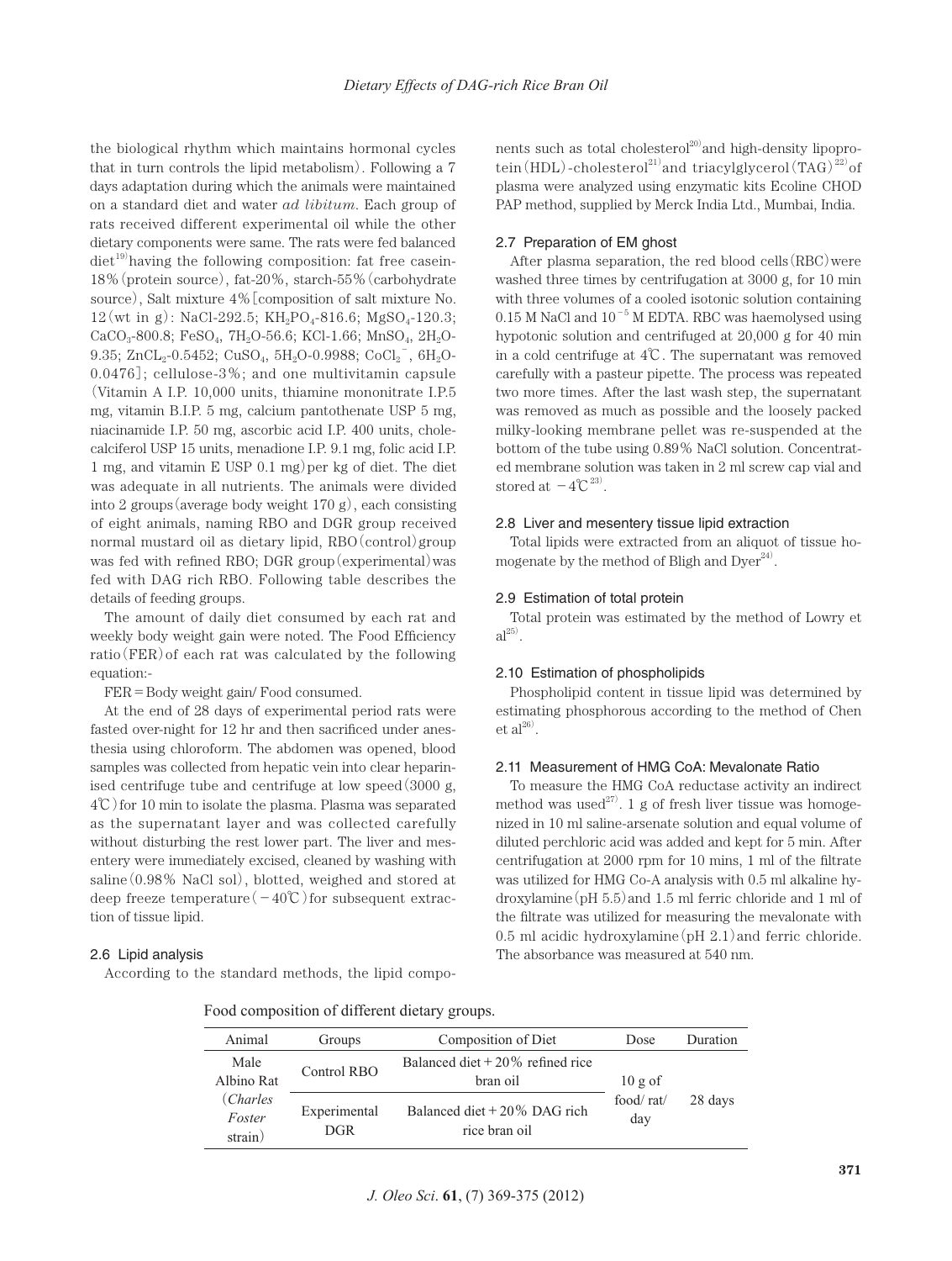## 2.12 Measurement of leptin

Leptin content was measured using ELISA Kit procured from LINCO Research, MO, USA[Cat. No. E6083-K] by the method provided with the kit.

# 2.13 Statistical analysis

The data was expressed as mean $\pm$ standard error of mean(SEM). One-way analysis of variance(ANOVA)was also used for statistical analysis between groups. F ratio of one-way ANOVA is significant when p value  $\leq 0.05$ . Tukey's multiple range method<sup>28)</sup> was used for comparison. For statistical analysis Origin 7 software was used to calculate the results.

#### **3 Results and Discussion**

DAG-rich rice bran oil(DGR)was used as experimental oil in comparison to normal rice bran oil which was used as control oil. Table 1 shows DAG content, oryzanol content and the fatty acid composition of original rice bran oil and DAG rich rice bran oil.

Food Efficiency Ratio(FER)of different dietary groups is tabulated in Fig. 1. From the figure it is evident that that the DAG fed rats showed a significant decrease in FER in the  $2<sup>nd</sup>$ ,  $3<sup>rd</sup>$  and  $4<sup>th</sup>$  weeks compared to the RBO fed group. It has also been seen that the reduction in FER of the RBO fed rats have not been significant commencing from 3rd and  $4<sup>th</sup>$  weeks respectively compared to the first two weeks where no reduction in FER was observed. Thus it can be well asserted that DGR significantly reduced body weight compared to control RBO group. In control feeding studies it was observed that DAG prevented the accumulation of body weight and fat associated with the high fat and high sucrose diet in obesity prone mice<sup>29)</sup>. These effects do not appear due to the poor digestibility or reduced energy





content of DAG as the apparent digestibility of DAG and TAG oils are identical  $(96.3\%)$  in rats, and the energy content measured in a bomb calorimeter is also similar  $(38.9 \text{ and } 39.6 \text{ kJ/kg} \text{ for DAG and TAG respectively})^{30}$ . Therefore, decreased body weight is due to increased energy expenditure or due to food or due to both $^{31}$ . Watanabe et al $^{32}$ found that in comparison with a TAG control, oxygen consumption in rats increased by 1 ml.  $\text{kg}^{-1}$ . min<sup>-1</sup> 90 min after DAG administration that suggests a short term increase in energy expenditure. Similarly the weight of individual organ like liver, mesentery etc. of RBO group was greater than the DAG group which also supports the less deposition of fat in individual tissues also in case DAG ingestion.

| Dietary Oils $\rightarrow$<br>Parameters<br>↓ |      | Original Rice Bran<br>Oil (RBO) | DAG-Rich Rice<br>Bran Oil (DGR) |
|-----------------------------------------------|------|---------------------------------|---------------------------------|
| Amount of total DAG $(\% w/w)$                |      | $1.10 \pm 0.04$                 | $46.4 \pm 0.53$                 |
| Amount of 1, 3 DAG $(\% w/w)$                 |      | nd                              | $66.42 \pm 0.56$                |
| Amount of 1, 2 DAG $(\% w/w)$                 |      | nd                              | $33.58 \pm 0.91$                |
| Amount of Oryzanol $(\% w/w)$                 |      | $1.11 \pm 0.01$                 | $1.02 \pm 0.05$                 |
| Fatty acid composition (%w/w):                | 16:0 | $16.56 \pm 0.04$                | $17.26 \pm 0.1$                 |
|                                               | 18:0 | $1.87 \pm 0.01$                 | $1.69 \pm 0.08$                 |
|                                               | 18:1 | $44.89 \pm 0.08$                | $46.41 \pm 0.01$                |
|                                               | 18:2 | $34.38 \pm 0.01$                | $34.16 \pm 0.08$                |
|                                               | 18:3 | $0.26 \pm 0.05$                 | $0.44 \pm 0.45$                 |

**Table 1** Composition of original rice bran oil and DAG-rich rice bran oil.

nd-not determined

Values are mean  $\pm$  SD, n=3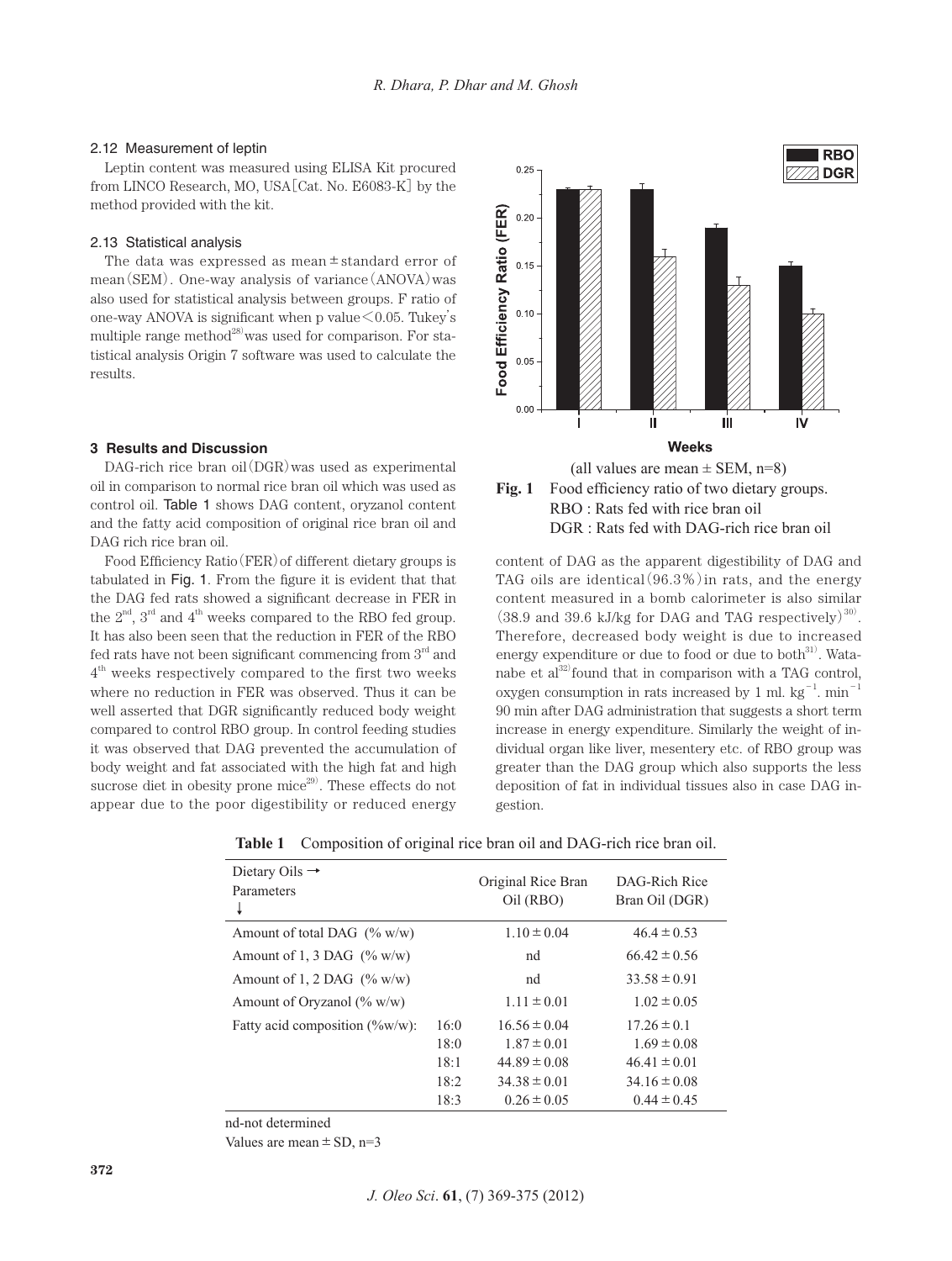| Groups          | Total Cholesterol<br>(mg/dL) | HDL-Cholesterol<br>(mg/dL) | Non-HDL<br>Cholesterol $(mg/dL)$ | TAG(mg/dL)       |
|-----------------|------------------------------|----------------------------|----------------------------------|------------------|
| R <sub>BO</sub> | $87.63 \pm 2.81*$            | $19.60 \pm 1.36$           | $68.04 \pm 1.28^{\circ}$         | $81.5 \pm 2.15$  |
| DGR.            | $63.4 \pm 1.76*$             | $20.21 \pm 1.54$           | 43.19 $\pm$ 1.24 <sup>b</sup>    | $74.48 \pm 1.92$ |

**Table 2** Plasma Lipid Profile of Rats of Different Dietary Groups.

All values are means of 8 rats/ diet  $\pm$  SEM; (See Fig. 1 for other abbreviations)

\* RBO vs. DGR significant, p<0.05

<sup>b</sup> RBO vs. DGR significant, p<0.01

|  |  | Table 3 Liver and mesentery lipid profile of rats of different dietary groups. |  |  |  |  |  |  |  |
|--|--|--------------------------------------------------------------------------------|--|--|--|--|--|--|--|
|--|--|--------------------------------------------------------------------------------|--|--|--|--|--|--|--|

| Groups     |                | Total lipid<br>$(mg/g \text{ of tissue})$ | Total Cholesterol<br>$(mg/g \text{ of tissue})$ |                          | <b>TAG</b><br>$(mg/g \text{ of tissue})$ |                               | Phospholipid<br>$(mg/g \text{ of tissue})$ |                  |
|------------|----------------|-------------------------------------------|-------------------------------------------------|--------------------------|------------------------------------------|-------------------------------|--------------------------------------------|------------------|
|            | Liver          | Mesentery                                 | Liver                                           | Mesentery                | Liver                                    | Mesentery                     | Liver                                      | Mesentery        |
| <b>RBO</b> | $214 \pm 1.31$ | $287 \pm 1.61*$                           | $32.48 \pm 1.35^{\circ}$                        | $44.33 \pm 3.61^{\circ}$ | $162.54 \pm 1.98$ <sup>aa</sup>          | $236.87 \pm 1.75^{\circ}$     | $16.15 \pm 1.38^{\text{d}}$                | $16.73 \pm 1.62$ |
| <b>DGR</b> | $197 \pm 2.05$ | $263 \pm 2.74*$                           | $29.66 \pm 1.01^{\circ}$                        | $34.96 \pm 1.76^{\circ}$ | $146.27 \pm 1.32$ <sup>aa</sup>          | $204.16 \pm 1.9$ <sup>a</sup> | $20.1 \pm 1.03^{\circ}$                    | $15.65 \pm 1.20$ |

All values are means of 8 rats/ diet  $\pm$  SEM; (See fig. 1 for other abbreviations)

 $*RBO$  vs. DGR significant,  $p<0.05$  $^{\circ}$  RBO vs. DGR significant, p<0.01

<sup>b</sup> RBO vs. DGR significant, p<0.01 aa RBO vs. DGR significant  $p < 0.05$ 

 $\degree$  RBO vs. DGR significant, p<0.05  $\degree$ <sup>d</sup> RBO vs. DGR significant, p<0.01

In plasma lipid profile, DGR group showed significant decrease in total cholesterol, non-HDL cholesterol and TG content compared to RBO group(Table 2). Experimental studies in animals and humans showed that DAG(mainly 1,3 DAG)decreases postprandial triglyceridemia in comparison with a TAG control<sup>8, 33)</sup>. It was reported that dietary DAG has anti-obesity activity and prevents postprandial hypertriacylglycerolemia in experimental animals and humans $^{\rm 31,\, 34,\, 35)}$ . Ikuo Ikeda and Teruyoshi Yanagita suggested that delayed absorption of DAG compared to TAG may be the important determinant in preventing body fat accumulation. During the period of high insulin levels in blood after a meal, the amount of chylomicron TAG entering the blood stream after DAG consumption is less than that of TAG because lymphatic transport of TAG is delayed after the feeding of DAG. With the reduction of concentration of blood insulin deposition of fatty acid from chylomicron TAG is decreased and used for energy expenditure. Therefore, fatty acid from chylomicron TAG after DAG feeding may be utilized preferentially for fatty acid oxidation rather than for body fat accumulation $^{36)}$ .

Liver and mesentery lipid profiles are tabulated in Table 3. The data indicates significant decrease in total cholesterol content in liver lipid in DGR group compared to RBO group. DGR group showed significant decrease in TG content compared to RBO group. Phospholipid content was significantly increased in DGR group compared to RBO group. This unique physicochemical property of DAG oil is possible due to the presence of a free hydroxyl group in the structure. The cooking properties of DAG oil are similar to those of conventional cooking oil. But the absence of a fatty acid in the sn-2 position of a 1,3-diglyceride creates a different MAG after normal digestion. This digestive product known as 1/3-MAG, as opposed to 2-MAG formed during digestion of conventional oil i.e. TAG oils, is not efficient a substrate for TAG re-synthesis in the intestinal lumen. As a result, 1/3-MAG must follow the 2-MAG pathway to a much slower degree or an alternative pathway for TAG re-synthesis. This alternative pathway is commonly described as a glycerol phosphate pathway. It involves the utilization of glycerol -3 as the starting point for TAG synthesis. For 1-MAG to follow this pathway, it must be hydrolysed to glycerol, which releases a free fatty  $\alpha$ cid $(FFA)$ that could be available for TAG re-synthesis or potentially for energy utilization. As a result, postprandial elevations in TAG-rich lipoproteins are lowered significantly after consumption of DAG rich oil $(36,7)$ .

Table 4 depicts the lipid profile of EM in different dietary groups. TG, TC and phospholipid content were significantly decreased in experimental DGR group compared to RBO (control)group.

Table 5 represents the liver HMG CoA-Mevalonate ratio which in turn represented the HMG CoA reductase activity. DGR group (experimental) showed significant decrease in HMG CoA reductase activity compared to RBO group. Therefore, it can be concluded that cholesterol biosynthesis was down regulated in DGR group.

Measurement of plasma leptin is an excellent index of obesity. Table 5 showed the plasma leptin content of rats of different dietary group. Leptin is a protein hormone a product of ob gene containing 167 amino acids with important effects in regulating body weight, metabolism and reproductive function. It is secreted from white adipose tissues and decreased hunger and food intake by inhibiting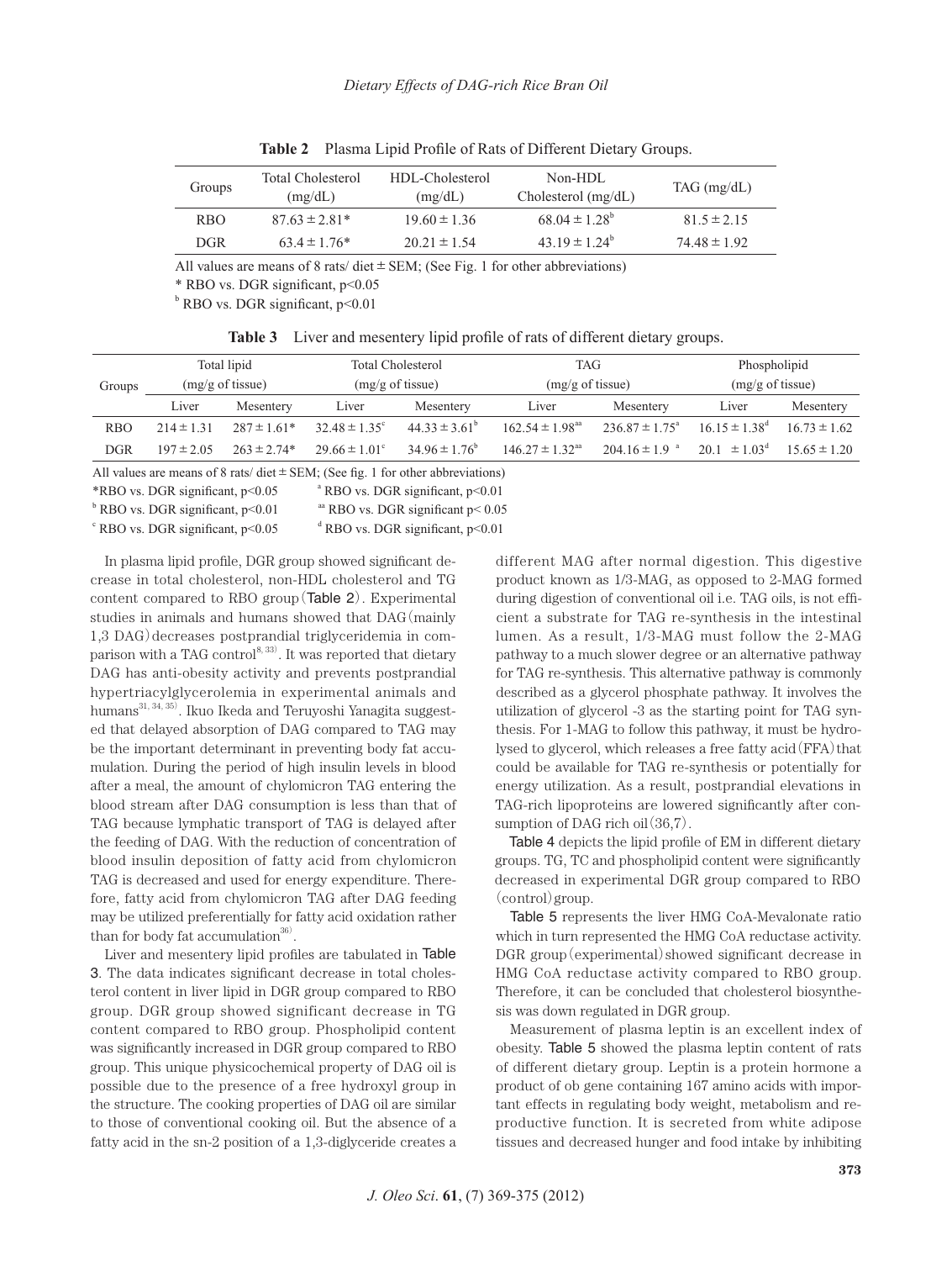| Groups     | TG<br>(mg/mg of protein) | Cholesterol<br>(mg/mg of protein) | Phospholipid<br>(mg/mg of protein) |
|------------|--------------------------|-----------------------------------|------------------------------------|
| <b>RBO</b> | $0.42 \pm 0.23*$         | $0.07 \pm 0.36$                   | $0.49 \pm 0.06$ <sup>#</sup>       |
| DGR.       | $0.38 \pm 0.21*$         | $0.05 \pm 0.34$                   | $0.57 \pm 0.17$                    |

**Table 4** Lipid profile of erythrocyte membrane (EM) ghost of different dietary groups.

All values are means of 8 rats/ diet  $\pm$  SEM; (See Fig. 1 for other abbreviations) \*RBO vs. DGR significant, p< 0.01

# RBO vs. DGR significant, p< 0.01

 $H_{\text{RBO} \text{vs.} \text{DGR significant, } p \leq 0.05$ 

**Table 5** Liver HMG CoA-Mevalonate ratio and leptin content (ng/mL) in different dietary groups.

| Groups          | HMG CoA-Mevalonate ratio | Leptin content $(ng/mL)$ |
|-----------------|--------------------------|--------------------------|
| R <sub>BO</sub> | $1.88 \pm 0.05^{\rm p}$  | $2.63 \pm 0.165$         |
| DGR.            | $1.32 \pm 0.11^p$        | $2.11 \pm 0.023$         |
|                 |                          |                          |

All values are means of 8 rats/ diet  $\pm$  SEM; (See Fig. 1 for other abbreviations)

<sup>p</sup>RBO vs. DGR significant, p< 0.05

gene expression of neuropeptide  $Y(NPY)$ . Leptins effects on body weight are mediated through effects on hypothalamic centers that control feeding behavior and hunger, body temperature and energy expenditure. Blood concentration of leptin is usually increased in obese humans, suggesting that they are in some way insensitive to leptin, rather than suffering from leptin deficiency. DGR(experimental)group showed significant decrease in leptin content compared to RBO group and thus shows anti-obese properties.

#### **4 Conclusion**

Obesity is a difficult condition to treat. Energy restriction and increased physical activity are the first lines of therapy. Replacing a portion of TAG with DAG rich oil prepared from rice bran oil could be a promise that can control obesity, an alarming lifestyle disease of modern population. The plasma lipid profile indicates that DAG-rich rice bran oil reduces TG and TC. DAG-rich rice bran oil can down regulate cholesterol biosynthesis by inhibiting the activity of HMG-CoA reductase, a rate-limiting enzyme for cholesterol biosynthesis.

## **Acknowledgement**

The work was funded by University Grant Commission (UGC), Govt. of India. Authors are thankful to Dr. Santinath Ghosh, Dept. of Chemical Technology, University of

Calcutta for his support.

## **References**

- 1) Hibi, M.; Sugiura, Y.; Yokoyama, R.; Takase, H.; Shiiba, D.; Meguro, S.; Katashima, M.; Shimizu, A.; Tokimitsu, I. The short-term effect of DAG oil consumption on total and dietary fat utilization in overweight women. *Obesity* 2011, 19, 536-540(2011).
- 2) Yasukawa, T.; Katsuragi, Y. Diacylglecerol Oil. AOCS press, Champaign, Illinois(2004).
- 3) Nagao, T.; Watanabe, H.; Goto, N.; Onizawa, K.; Taguchi, H.; Matsuo, N.; Yasukawa, T.; Tsushima, R.; Shimasaki, H.; Itakura, H. Dietary DAG suppresses accumulation of body fat compared to triacylglycerol in men in a double-blind controlled trial. *J. Nutr.* 130, 792- 797(2000).
- 4) Couillard C., Bergeron N., Prud'homme D., Bergeron J., Tremblay A., Bouchard C., Mauriège P., Després J. P. Postprandial Triglyceride Response in Visceral Obesity in Men, *Diabetes* 47, 953-960(1998).
- 5) Kondo, H.; Hase, T.; Murase, T.; Tokimitsu, I. Digestion and assimilation features of dietary DAG in the rat small intestine. *Lipids* 38, 25-30(2003).
- 6) Shimada, A.; Ohashi, K. Interfacial and emulsifying properties of DAG. *Food Sci. Technol. Res.* 2, 142-147  $(2003)$ .
- 7) Tada, N.; Watanabe, H.; Matsuo, N.; Tokimitsu, I.; Okazaki, M. Dynamics of postprandial remnant-like lipoprotein particles in serum after loading of DAGs. *Clin.*